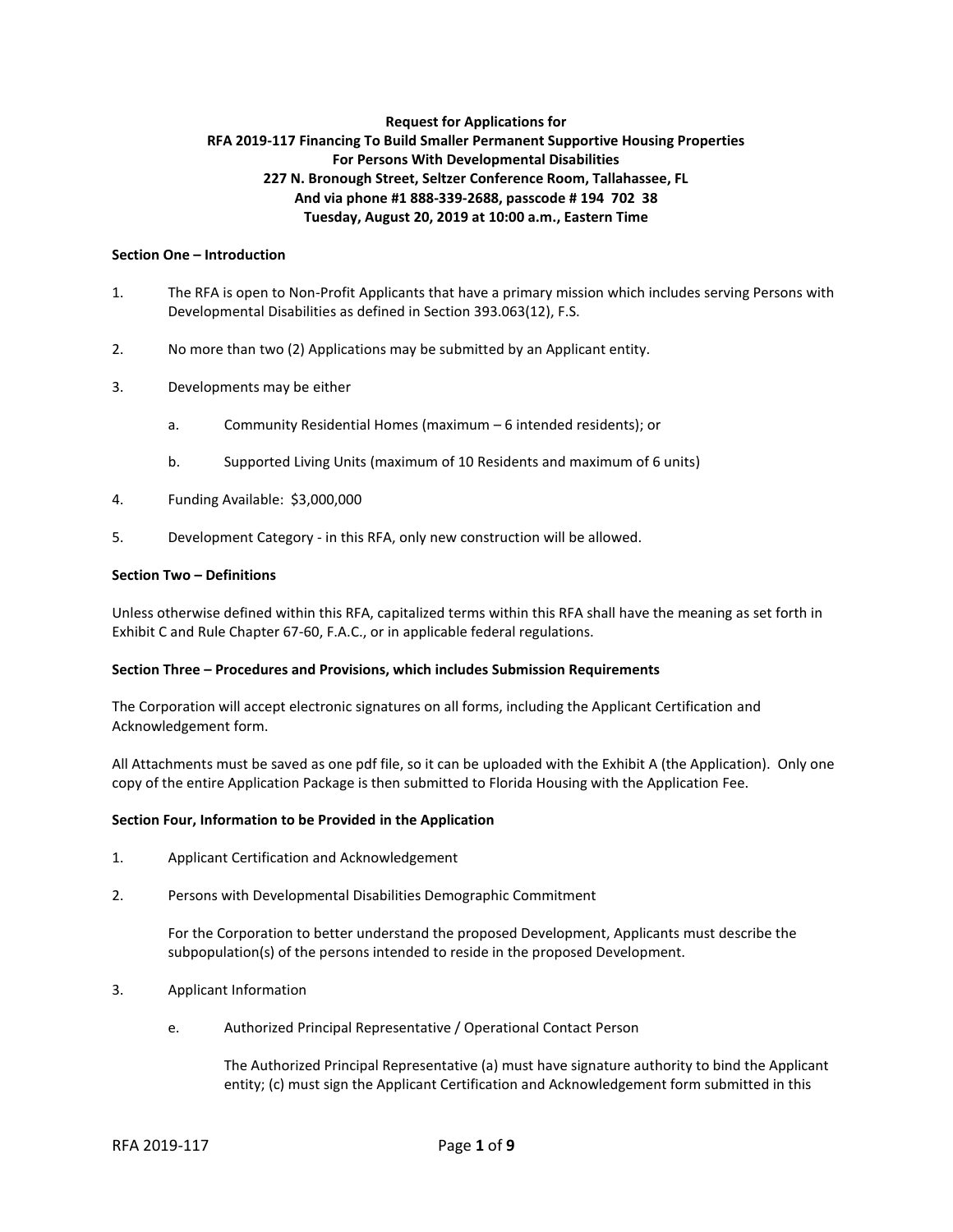Application; and, (d) if funded, will be the recipient of all future documentation that requires a signature. The Operational Contact Person is optional.

- b. Applicant
	- (1) Provide the Applicant name. The site control documents, when submitted, must reflect the name of the Applicant.
	- (2) No more than two (2) Applications from each Applicant
	- (3) Documentation demonstrating that the Applicant is a Non-Profit entity.
		- (a) IRS determination letter demonstrating that the Applicant entity has been a private Non-Profit organization under 501(c)(3) or 501(c)(4) of the IRC since August 1, 2018, or earlier; and
		- (b) Documentation regarding the Applicant entity's primary mission as outlined below:
			- (i) If the proposed Development is a Supported Living Unit(s):

To demonstrate that, as of the Application Deadline, the Applicant entity's primary mission includes providing housing or services for persons with developmental disabilities, persons with disabling conditions or persons with disabilities, Applicants proposing Supported Living Units must provide the Non-Profit Applicant's (i) Articles of Incorporation; or (ii) the IRS Form 990 that was submitted to the IRS for the most recently filed tax return, but no earlier than or 2017 tax year.

(ii) If the proposed Development is a Community Residential Home:

To demonstrate that, since August 1, 2018, or earlier, the Applicant entity's primary mission includes serving Persons with Developmental Disabilities, Applicants proposing Community Residential Homes must provide the Non-Profit Applicant's (i) Articles of Incorporation; (ii) IRS Form 990 that was submitted to the IRS for the most recently filed tax return, but no earlier than or 2017 tax year; or (iii) a copy of the Medicaid Waiver Services Agreement demonstrating that the Applicant is an iBudget Waiver provider for Residential Habilitation.

- (c) Provide evidence that the Applicant is a legally formed entity qualified to do business in Florida as of the Application Deadline. Such evidence may be in the form of a certificate of status or other reasonably reliable information or documentation issued, published or made available by the Florida Department of State, Division of Corporations.
- c. If the Applicant entity consist of both Non-Profit and for profit entities, the Applicant must confirm that the Non-Profit Applicant entity own at least 51 percent of the ownership interest in the Development and that the Non-Profit Applicant entity receive at least 50 percent of the Developer overhead.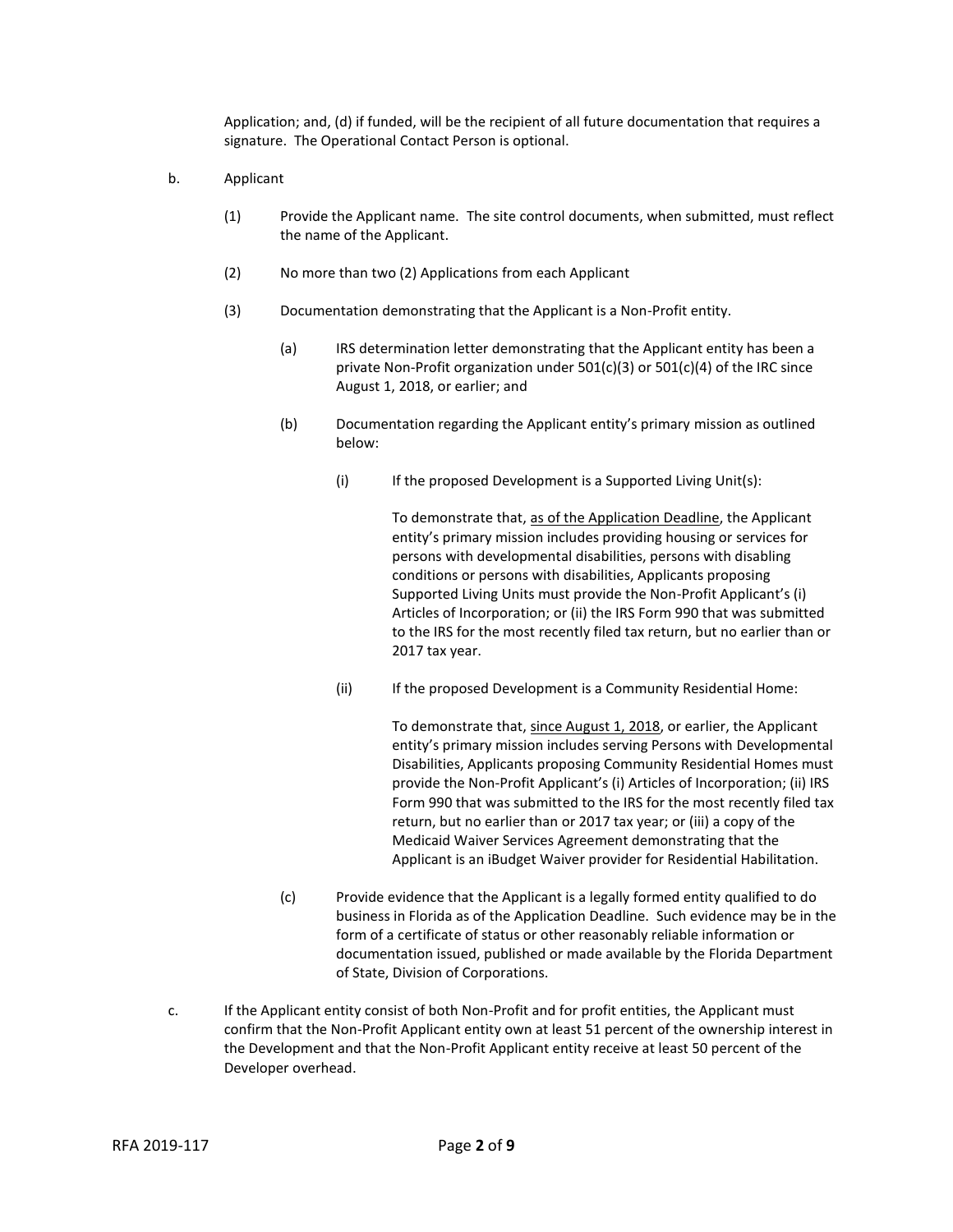4. Describe the Operating/Managing Permanent Supportive Housing Experience (Up to 40 Points)

All narrative scoring responses will be limited to 2 pages.

- 5. General Development Information
	- a. Name of the proposed Development
	- b. County of the proposed Development
	- c. Development Category

New Construction which means building Community Residential Homes or Supported Living Units that may or may not involve demolition of existing structures or residences.

If demolishing occupied, existing Community Residential Homes or Supported Living Units so that they are better able to serve the needs of existing Residents, provide the Tenant Relocation Plan.

d. Development Location

The Applicant should state the Development Location, if known.

e. The Applicant must state whether the proposed Development is a Community Residential Home or whether it consists of Supported Living Units.

Applicants that propose a Community Residential Home that will qualify as an Intensive Behavior Community Residential Home must provide the Provider Status for Behavior Focus and Intensive Behavior Residential Habilitation document signed by the Agency for Persons with Disabilities.

f. Development Type

If the Applicant is proposing Supported Living Unit(s), the Applicant must select from single family, duplex, triplex, or small garden complex up to 6 units.

If the Applicant is proposing a Community Residential Home, the proposed Development Type must be single family.

- g. Shared Housing, for purposes of this RFA, means a rental dwelling unit that is shared by Persons with Developmental Disabilities who are not related or significant others. Each Resident must have non-exclusive access to shared living space, consisting at a minimum of a kitchen and a living/dining area. Each Resident in a Shared Housing Unit shall sign a separate lease and shall be considered a separate household for the purposes of determining compliance with set-aside commitments, income eligibility, and rent payments.
- h. Number of Residents, for purposes of this RFA, means person living in the Unit who is a Person with a Developmental Disability.

In a Community Residential Home, the maximum is six (6) Residents in the Development.

In Supported Living Units that are Shared Housing, the proposed Development may serve no more than 10 Residents, and no more than three (3) Residents may reside in a Unit.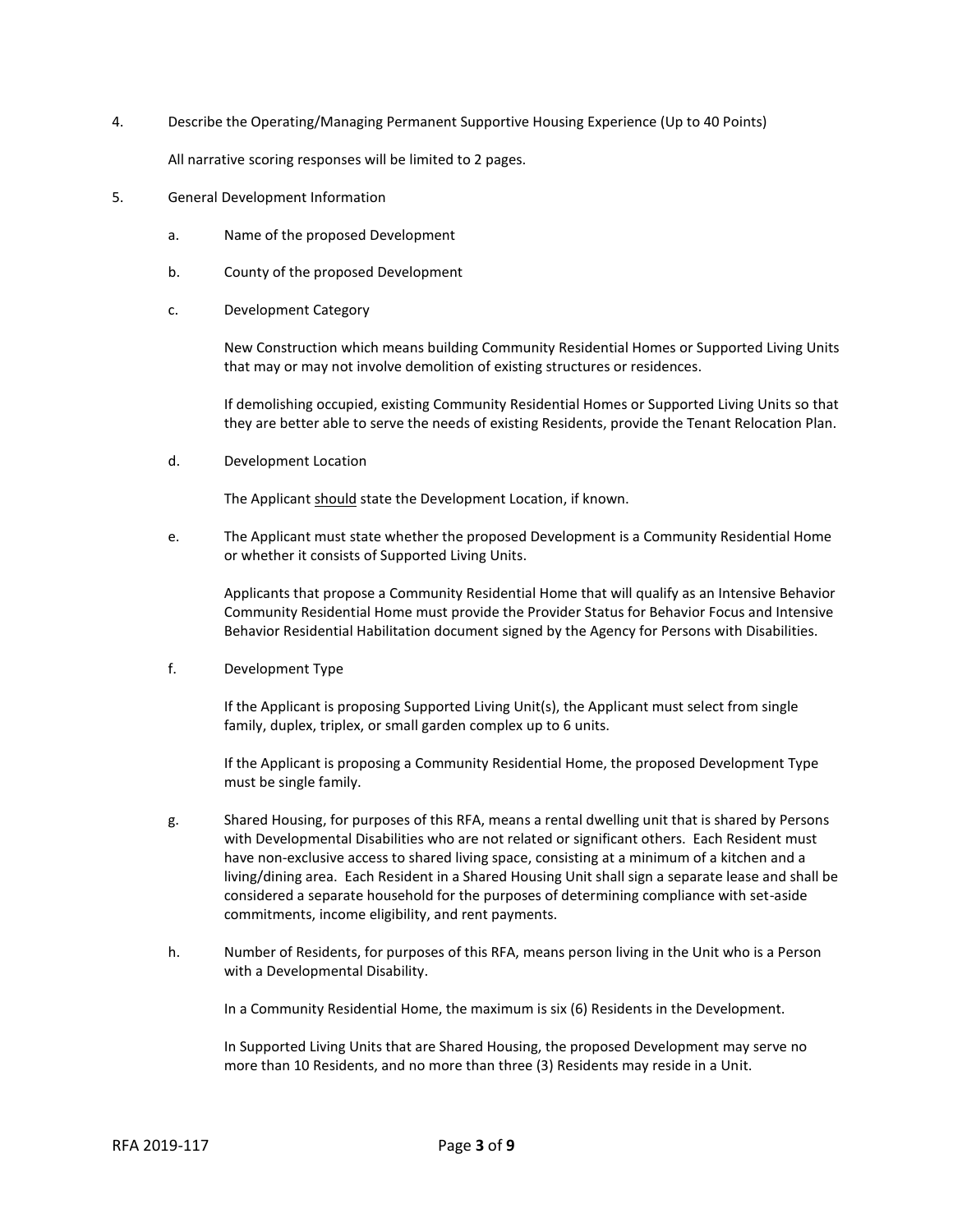## i. Number of Units

In Developments consisting of Supported Living Units, the maximum is six (6) Units in the Development. NEW! - Within Supported Living Units that are Non-Shared Housing, at least 50 percent of the units must serve a Resident or at household that include at least one Resident that meets the definition of Persons with Developmental Disabilities.

In Community Residential Homes, each Application is limited to one (1) Community Residential Home, which shall be, for the purposes of this RFA, considered one (1) Unit.

### 6. Set-Aside Commitments

- a. 100% of the Residents must have incomes at or below 60% AMI
- b. Extremely Low-Income (ELI) set-aside commitment

All Applications proposing Community Residential Homes and Applications proposing Supported Living Units that propose to include Shared Housing Units shall meet the following commitments:

- 100 percent of the Residents must have incomes at or below 60 percent of the area median income (AMI).
- Required ELI Commitments

| Number of Total Residents in the | Minimum Number of ELI Residents |
|----------------------------------|---------------------------------|
| Proposed Development             |                                 |
| 1 Resident                       | No ELI Resident Requirement     |
| $2 - 3$ Residents                | A minimum of 1 ELI Resident     |
| $4 - 6$ Residents                | A minimum of 2 ELI Residents    |
| $7 - 8$ Residents                | A minimum of 3 ELI Residents    |
| $9 - 10$ Residents               | A minimum of 4 ELI Residents    |

Non-Shared Housing Units are Supported Living Units in which a Person(s) with a Developmental Disability receives Supported Living Services and resides alone or with others as one household. Applications that propose to include non-Shared Housing Units shall meet the following commitments:

- New! At least 50 percent of the units must serve a Resident or at household that include at least one Resident that meets the definition of Persons with Developmental Disabilities.
- 100 percent of the Residents must have incomes at or below 60 percent of the area median income (AMI).
- Required ELI Commitments

| Number of Total Units in the | Minimum Number of ELI       |
|------------------------------|-----------------------------|
| Proposed Development         | Units                       |
| 1 Unit                       | No ELI Resident Requirement |
| $2 - 3$ Units                | A minimum of 1 ELI Unit     |
| $4 - 5$ Units                | A minimum of 2 ELI Units    |
| 6 Units                      | A minimum of 3 ELI Units    |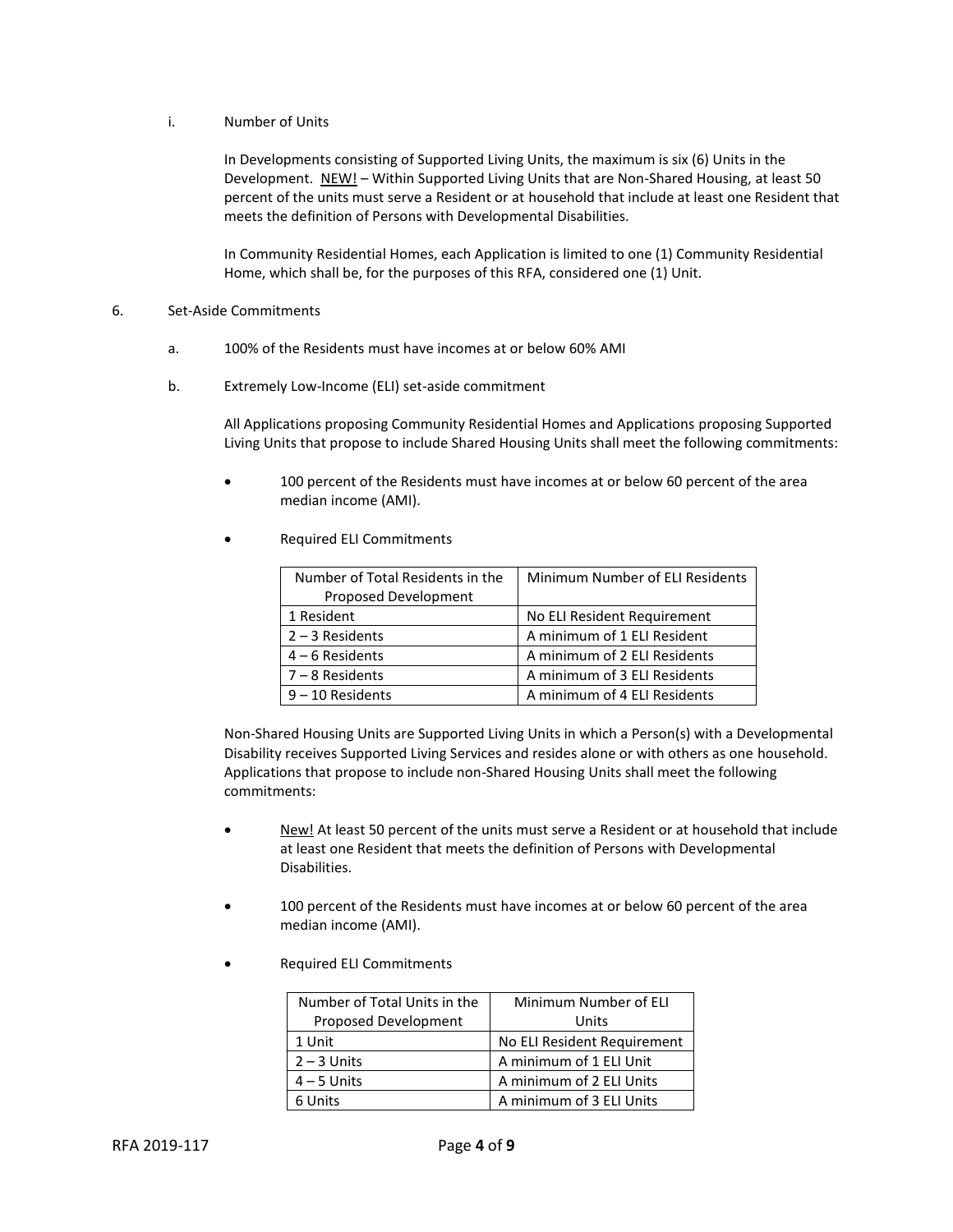- c. Affordability Period for all Units Commitment to income and ELI set-asides for a minimum of 10 years
- 7. Required Design and Construction Features
	- a. Accessibility
	- b. Green/Energy Efficiency

Applicants will be required to install a permanent, standby generator in all Community Residential Homes. The permanent, standby generator must be purchased from a manufacturer certified distributor that has certified installers who meet the required product and installation specifications. Up to \$20,000 will be awarded to accommodate this and all related necessary expenses associated with the proper installation of the generator, such as fees associated with permitting and the connection to gas lines

Permanent, standby generators are not required in Supported Living Units; however, an additional \$20,000 will be made available for expenses relating to the purchase and the proper installation of the generator, such as fees associated with permitting and the connection to gas lines.

- c. In Community Residential Homes, Grant funding may also be used to construct one suite consisting of one additional bedroom and one additional bathroom for family or caregivers or staff, but not for Resident care.
- 8. Resident Community-Based Services Coordination (Mandatory only for Applicants requesting funding for Community Residential Homes)
- 9. Access to Community-Based Services and Resources (Maximum 60 Points)

All narrative scoring responses will be limited to 2 pages.

Scoring consideration will be given to whether the Applicant has provided the proposed Development's Location, and therefore is able to describe the actual Resident access to services in relation to the Development's physical location; or whether the Applicant has yet to obtain a site and is only able to describe the Applicant's intention for each Resident's access to the following services.

- a. Community Residential Homes
	- (1) Private Transportation for Residents of Community Residential Homes (Up to 24 Points)
	- (2) Access to Groceries, Education, Household Shopping, and Employment for Residents in Community Residential Homes (Up to 12 Points)
	- (3) Specific Healthcare and/or Supportive Services Needs of Each Intended Resident in Community Residential Homes (Up to 24 Points)
- b. Applicants proposing Supported Living Units
	- (1) Access to Groceries, Education, Household Shopping, and Employment for Residents in Supported Living Units (Up to 24 Points)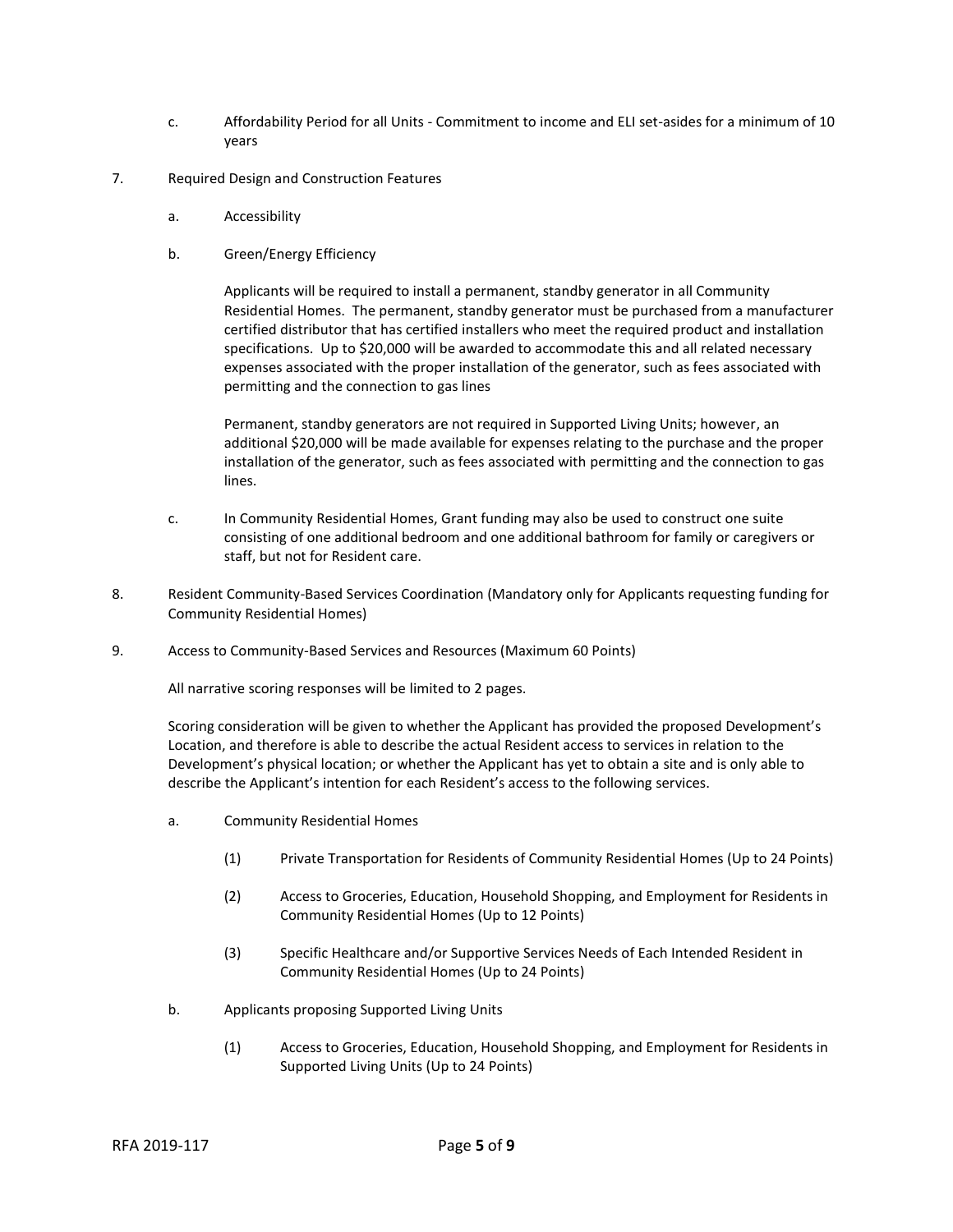- (2) Specific Healthcare and/or Supportive Services Needs of Each Intended Resident in Supported Living Units (Up to 24 Points)
- (3) Other Best Practices that will be implemented in Supported Living Units (Up to 12 Points)
- 10. Calculating the Maximum Eligible Funding Award Amount

The Maximum Eligible Funding Award Amount will be determined by adding the Base Award for in a. below, plus additional funding as applicable, as described in b. through e. below.

a. Base Award

| (1) | Shared Housing for Community Residential Homes   |                 |
|-----|--------------------------------------------------|-----------------|
|     | Developments with $1 - 3$ Residents:             | Up to \$235,000 |
|     | Developments with 4 Residents:                   | Up to \$300,000 |
|     | Developments with 5 Residents:                   | Up to \$375,000 |
|     | Developments with 6 Residents:                   | Up to \$450,000 |
| (2) | Shared Housing for Supported Living Units        |                 |
|     | Developments with 1 - 3 Residents:               | Up to \$235,000 |
|     | Developments with 4 Residents:                   | Up to \$350,000 |
|     | Developments with 5 Residents:                   | Up to \$460,000 |
|     | Developments with 6 - 8 Residents:               | Up to \$575,000 |
|     | Developments with 9 - 10 Residents:              | Up to \$690,000 |
| (3) | Non-Shared Housing (Only Supported Living Units) |                 |
|     | Developments with 1 Unit:                        | Up to \$235,000 |
|     | Developments with 2 Units:                       | Up to \$350,000 |
|     | Developments with 3 Units:                       | Up to \$460,000 |
|     | Developments with 4 Units:                       | Up to \$575,000 |
|     | Developments with 5 Units:                       | Up to \$690,000 |
|     | Developments with 6 Units:                       | Up to \$800,000 |

- b. \*\*New Predevelopment and Credit Underwriting costs funding of up to \$18,000
- c. Demolition funding of up to \$10,000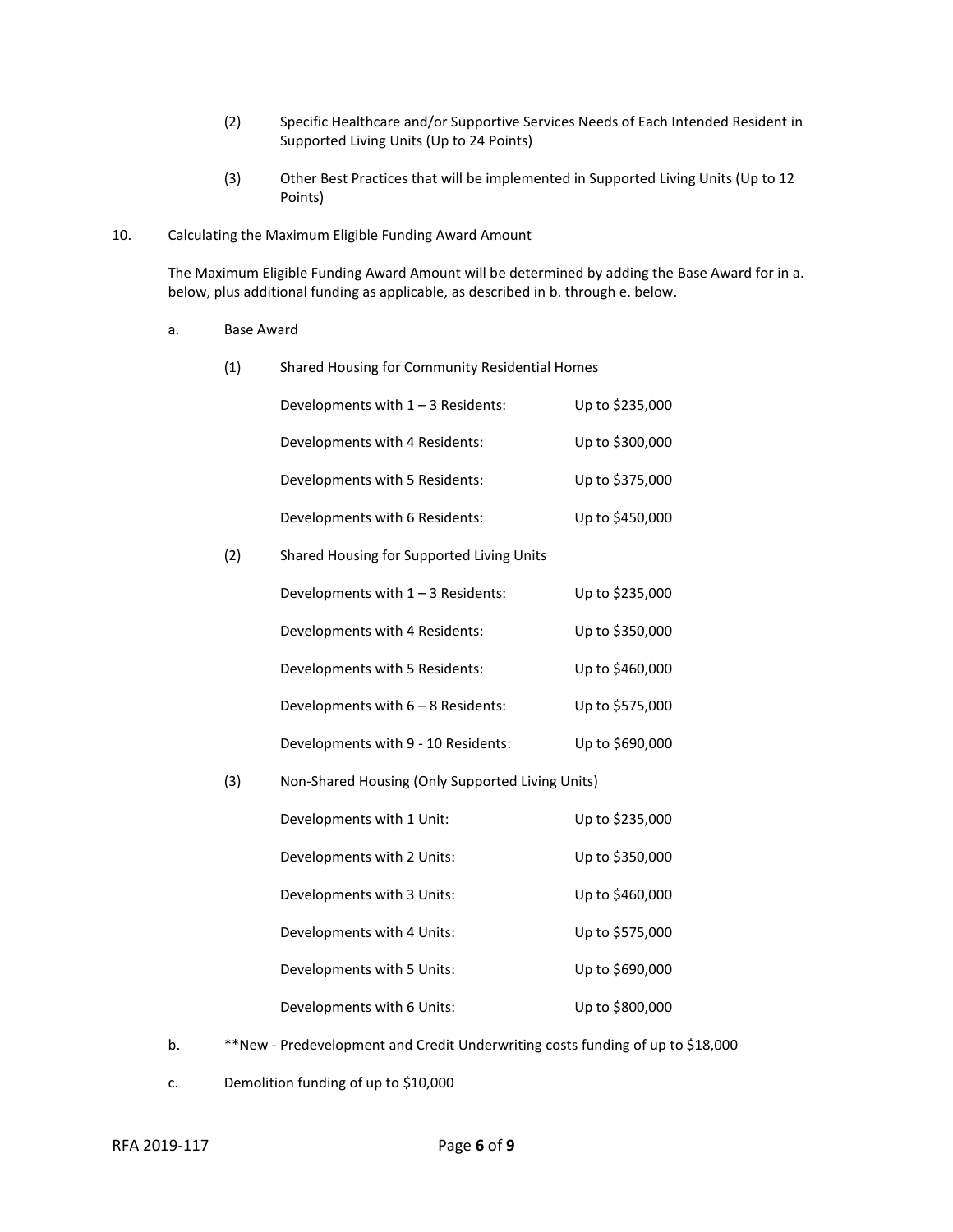- d. South Florida Large County Boost of up to \$100,000
	- (1) Applicants proposing Community Residential Homes that qualify for the South Florida Large County Boost will receive an increase of \$100,000. To qualify for the South Florida Large County Boost, Applicants proposing Community Residential Homes must (i) proposed Developments that are located in Broward County, Miami-Dade County, or Palm Beach County; and (ii) proposed Developments that have six Residents.
	- (2) Applicants proposing Supported Living Units that qualify for the South Florida Large County Boost will receive an increase to the Applicant's Maximum Eligible Funding Award Amount of \$20,000 per Unit, up to a maximum total of \$100,000. To qualify for the South Florida Large County Boost, Applicants proposing Supported Living Units must (i) proposed Developments that are located in Broward County, Miami-Dade County, or Palm Beach County; and (ii) provide the number of Units at question 5.i. of Exhibit A.
- e. Permanent Standby Generator Boost of up to \$20,000
- f. Fees
	- (1) Application Fee is \$800
	- (2) Other fees are outlined in the RFA draft

# *Question - Are these amounts appropriate?*

- 11. Qualifying Financial Assistance Preference
	- a. Cash Funding Equals at Least 10 Percent of the Base Award Amount

To qualify for the Qualifying Financial Assistance Preference, the Applicant must state the amount of cash loans, cash grants and/or cash on hand ("Cash Funding") from local or other non-Corporation sources (all of which for purposes of this provision will be considered to be "Qualifying Financial Assistance"). If the Non-Corporation Funding total sources are equal to at least 10 percent of the Applicants' Base Award described in 10.a. above, the Applicant will receive funding preference.

b. Donation of Land by a Local Government

To qualify, the Total Development Cost cannot consist of any land costs during scoring or during the credit underwriting process; the entire site must have been donated or will be donated from a Local Government to the Applicant; and, when submitted, the site control documentation must reflect one of the following:

- The eligible contract must reflect that a Local Government is the seller and the Applicant is the buyer, and the price of the land must be \$10 or less;
- The deed must reflect the Local Government as the grantor, the transaction must have occurred no more than 12 months prior to the Application Deadline, the price of the land must have been \$10 or less, and the closing statement must be provided demonstrating that the price of land was \$10 or less; or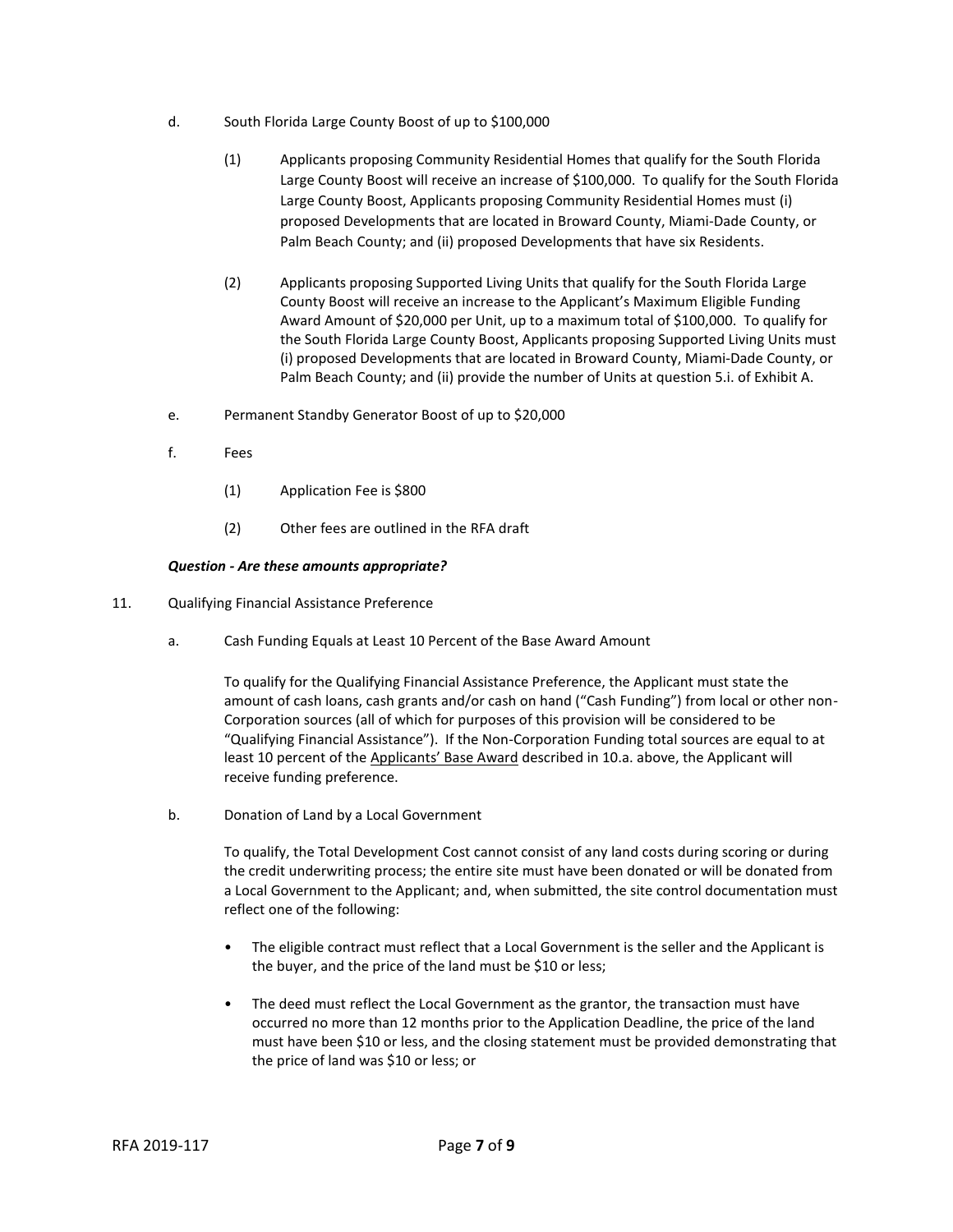• The eligible lease must reflect a Local Government as the Lessor and the Applicant as the Lessee, and the lease payments must equal \$10 a year or less.

If the Applicant qualifies for this preference through the donation of land and is awarded funding under this RFA, the Applicant will not receive any Corporation funding towards the cost of the land.

Note: In-kind donations, waivers of any fees, and any funding from the Corporation are not considered Qualifying Financial Assistance, although they can be used to help reduce costs in the construction of the proposed Development.

## **Section Five – Scoring and Selection Process**

- 1. List of all Eligibility and Point items
- 2. Sorting Order

Applications that received at least 60 points and met all other Eligibility Items ("eligible Applications") will be first be sorted by score. In the event that multiple Applications receive the same number of points, tiebreakers will be used in the following order to determine how these Applications are sorted in the funding selection process.

- a. Qualifying Financial Assistance Preference
- b. Florida Job Creation Preference
- c. Lottery
- 3. County Award Tally
- 4. Selection Process

## **Exhibit D – Credit Underwriting and Program Requirements**

Within 90 Calendar Days of the date of the Corporation letter of preliminary award, the Applicant must submit the following:

- Site control documentation. **There will be no extensions or exceptions to this deadline.**
- Ability to Proceed documentation (zoning and infrastructure forms have been posted to the RFA webpage). THIS PROCESS OFTEN TAKES LONGER THAN ANTICIPATED. APPLICANTS ARE STRONGLY ADVISED TO BEGIN THIS PROCESS AS EARLY AS POSSIBLE.
	- $\circ$  Ability to Proceed forms specifically state that "If there are alterations made to this form that change the meaning of the form, the form will not be accepted."
	- o For Applicants that are going to use a well, may submit the water form or a letter from Florida licensed well contractor or engineer stating that the site has been inspected and a well permit application has been submitted to the authority having jurisdiction.